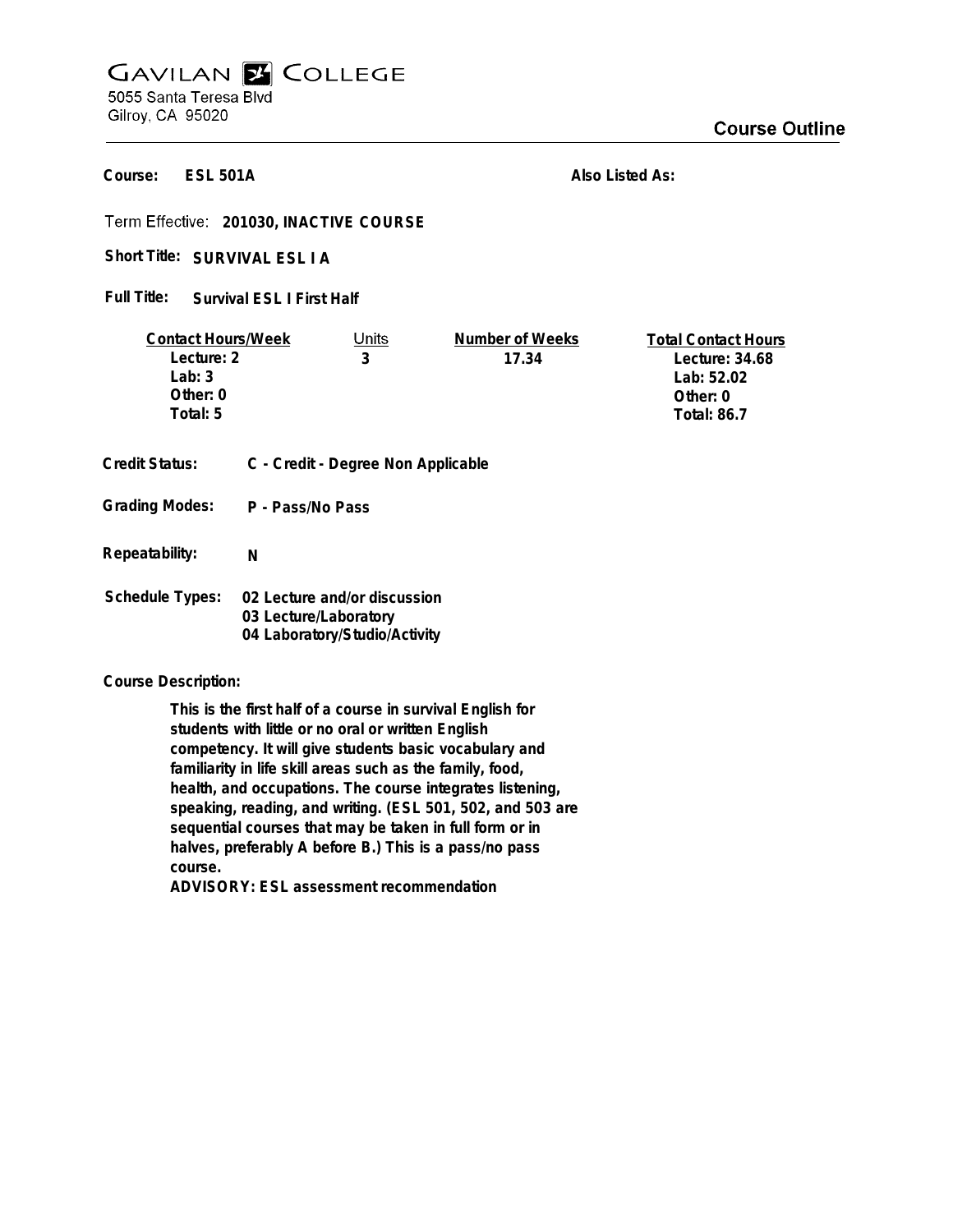**ARTICULATION and CERTIFICATE INFORMATION Associate Degree: CSU GE: IGETC: CSU TRANSFER: Not Transferable UC TRANSFER: Not Transferable PREREQUISITES: COREQUISITES: STUDENT LEARNING OUTCOMES: 1. Use thematic vocabulary and basic grammatical structures studied to communicate in English during classroom activities. ILO: 1,2,4 Measure: small/large group discussion, pair activities, oral interviews 2. Ask and answer simple questions about issues that affect their daily lives (personal information, family, housing, time, clothes, shopping) ILO: 1,2,4 Measure: small/large group discussion, pair activities, oral interviews 3. Write simple sentences using thematic vocabulary to express likes, dislikes, personal experiences, etc. ILO: 1,2,4 Measure: textbook assignments, written work, homework, tests 4. Read short, easy paragraphs about a variety of themes important to their daily lives. ILO: 1,2,4 Measure: textbook assignments, homework, tests 5. Apply thematic vocabulary and basic grammatical structures in real world situations. ILO: 1,2,4 Measure: self-evaluation 6. Demonstrate class and study skills necessary for success in next level ILO: 1,2,4 Measure: homework, class participation, tests TOPICS AND SCOPE: Curriculum Approval Date: 09/28/2009 Note: See Performance Objectives, Out-of-class Assignments, and Language Skills listed above. WEEK HOURS CONTENT: 1-6 30 Introductory Information: The student will begin by**

**learning to use basic greetings, make introductions, and give personal data (name, gender, age, marital status, address, phone number, etc.). Classroom vocabulary will be introduced and learned to enable simple in-class communication in English. Colors, numbers, and the English alphabet will be presented and practiced as well as handwriting skills.** Family: The student will learn vocabulary related **to topic of the family, will name fmily members,**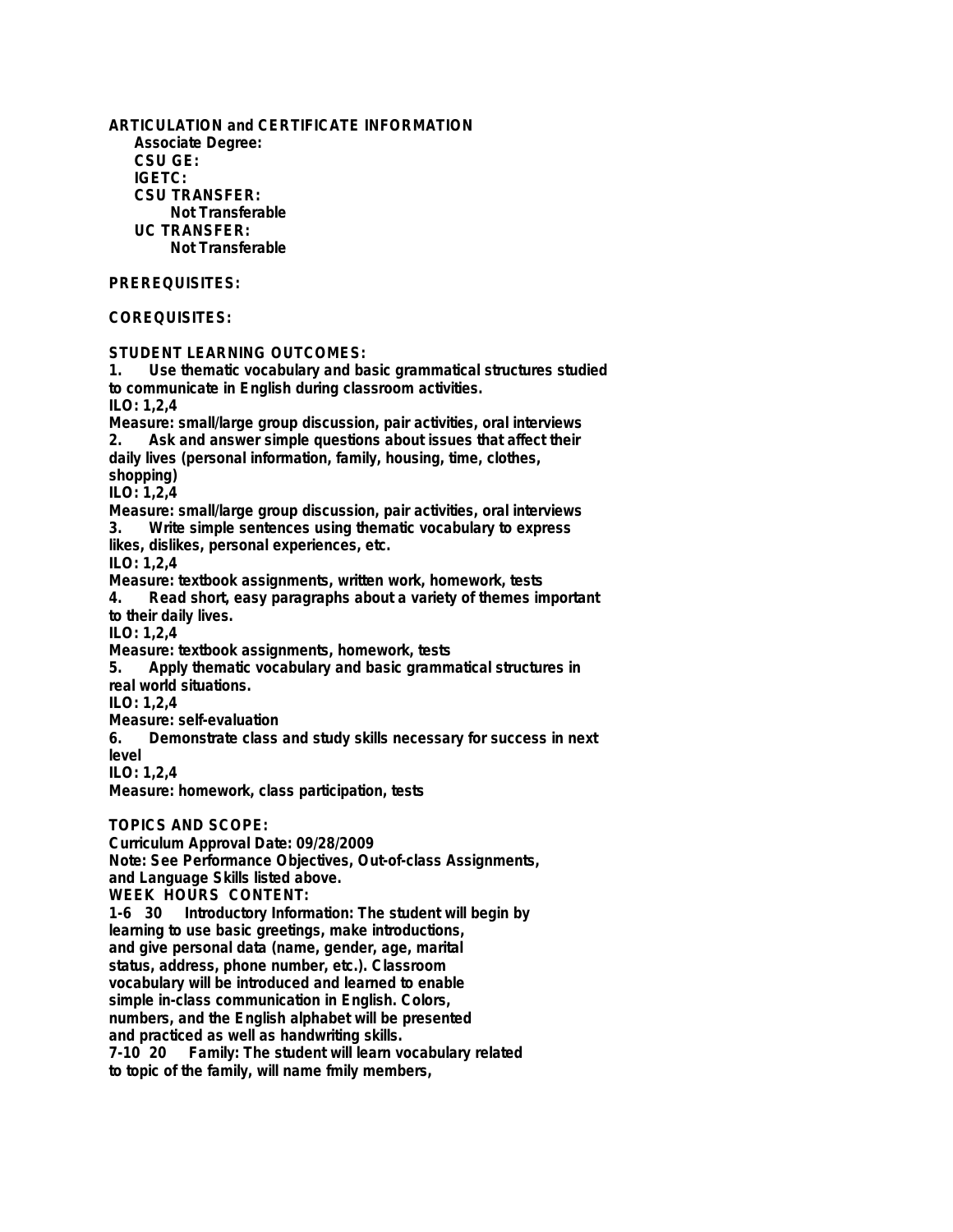**and identify family relationships. In talking about his/her family, the student will learn adjectives to better describe people, places, things, and feelings. Communication will focus on being able to discuss his/her family.**

**11-14 20 Housing: The student will learn vocabulary related to the topic of housing and will be able to name the rooms, furniture, and activities done in the house. The student will be able to report housing problems to the landlord and describe his/her own house or apartment. Communication will focus on being able to discuss the topic of housing.**

**15-16 10 Time: The student will learn vocabulary related to the topic of time and will practice telling time. The student will be able to identify days, months, years, dates, and holidays using cardinal and ordinal numbers. Communication will focus on being able to ask and answer questions about time in different contexts. 17 5 Clothes/Shopping: The student will learn vocabulary related to the topic of clothing and shopping. The student will be able to name articles of clothing, describe what someone is wearing, state the cost and size of items, and use money to pay for items in a shopping context. Communication will focus on being able to ask and answer questions about clothing and**

**shopping. 18 Final Exam See Course Objectives.**

## **METHODS OF INSTRUCTION:**

**Students are taught the English language through a variety of activities that include: conversations, role playing, dialogs, reading, writing practice, and dictation. All activities are based on thematic topics of immediate use for beginning-level students who need to get basic communicative competence in English. A few suggested methods are TPR (Total Physical Response), the Natural Approach, the Communicative Approach, Cooperative Learning, and Experiential Learning. METHODS OF EVALUATION: The types of writing assignments required: Written homework The problem-solving assignments required: Homework problems Quizzes Exams Other: Oral evaluations The types of skill demonstrations required: Class performance Other: Conversation groups, language lab (computers/tape) The types of objective examinations used in the course: Matching items Completion Other category: Dictation, writing practice, class participation The basis for assigning students grades in the course: Writing assignments:**